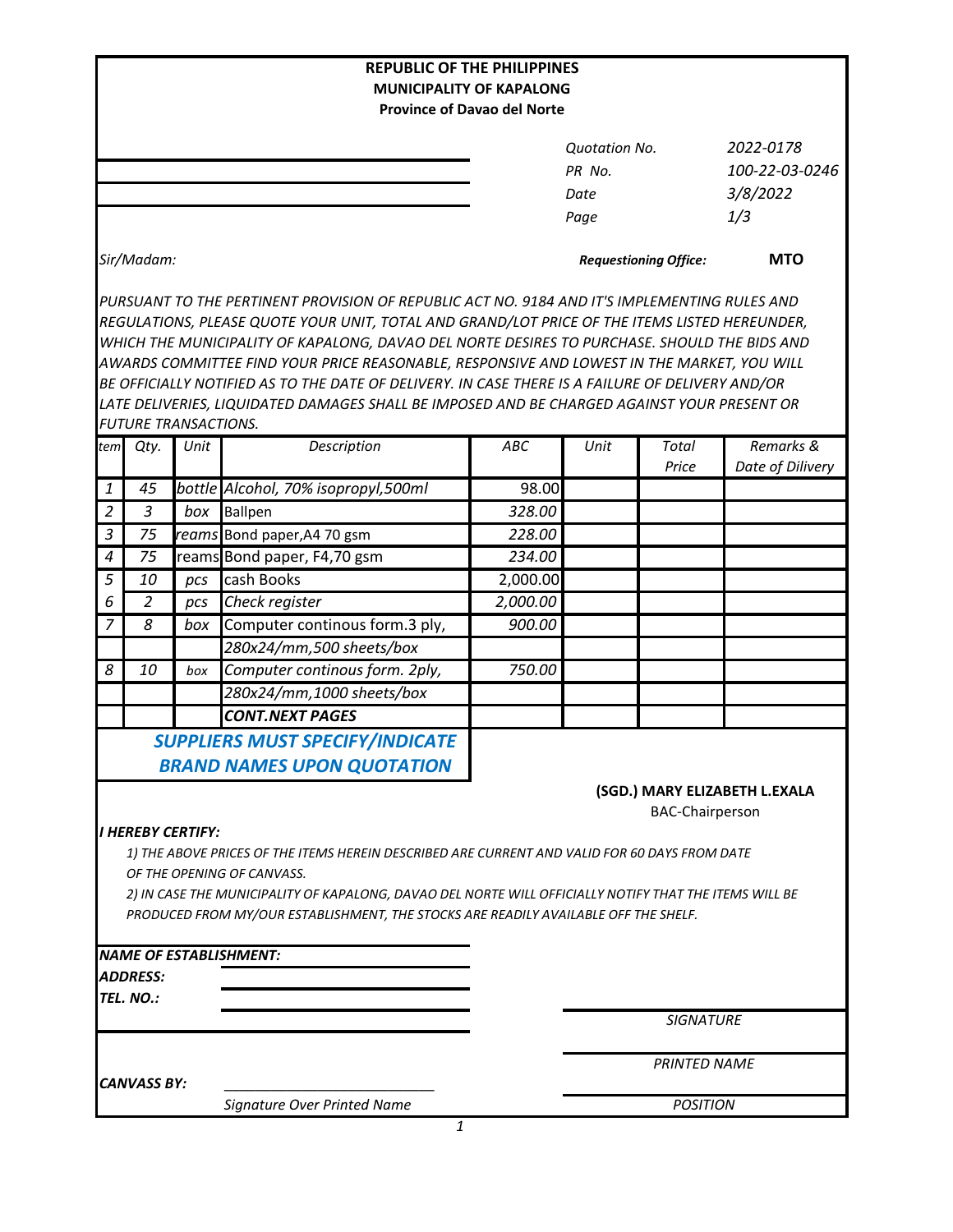| <b>REPUBLIC OF THE PHILIPPINES</b>                                                                                                                                                            |                             |       |                                                                                                  |                 |                              |                        |                               |  |  |
|-----------------------------------------------------------------------------------------------------------------------------------------------------------------------------------------------|-----------------------------|-------|--------------------------------------------------------------------------------------------------|-----------------|------------------------------|------------------------|-------------------------------|--|--|
| <b>MUNICIPALITY OF KAPALONG</b>                                                                                                                                                               |                             |       |                                                                                                  |                 |                              |                        |                               |  |  |
| <b>Province of Davao del Norte</b>                                                                                                                                                            |                             |       |                                                                                                  |                 |                              |                        |                               |  |  |
|                                                                                                                                                                                               |                             |       |                                                                                                  |                 | <b>Quotation No.</b>         |                        | 2022-0178                     |  |  |
|                                                                                                                                                                                               |                             |       |                                                                                                  |                 | PR No.                       |                        | 100-22-03-0246                |  |  |
|                                                                                                                                                                                               |                             |       |                                                                                                  |                 | Date                         |                        | 3/8/2022                      |  |  |
|                                                                                                                                                                                               |                             |       |                                                                                                  |                 | Page                         |                        | 1/3                           |  |  |
|                                                                                                                                                                                               |                             |       |                                                                                                  |                 |                              |                        |                               |  |  |
| Sir/Madam:                                                                                                                                                                                    |                             |       |                                                                                                  |                 | <b>Requestioning Office:</b> | <b>MTO</b>             |                               |  |  |
|                                                                                                                                                                                               |                             |       | PURSUANT TO THE PERTINENT PROVISION OF REPUBLIC ACT NO. 9184 AND IT'S IMPLEMENTING RULES AND     |                 |                              |                        |                               |  |  |
|                                                                                                                                                                                               |                             |       | REGULATIONS, PLEASE QUOTE YOUR UNIT, TOTAL AND GRAND/LOT PRICE OF THE ITEMS LISTED HEREUNDER,    |                 |                              |                        |                               |  |  |
|                                                                                                                                                                                               |                             |       | WHICH THE MUNICIPALITY OF KAPALONG, DAVAO DEL NORTE DESIRES TO PURCHASE. SHOULD THE BIDS AND     |                 |                              |                        |                               |  |  |
|                                                                                                                                                                                               |                             |       | AWARDS COMMITTEE FIND YOUR PRICE REASONABLE, RESPONSIVE AND LOWEST IN THE MARKET, YOU WILL       |                 |                              |                        |                               |  |  |
|                                                                                                                                                                                               |                             |       | BE OFFICIALLY NOTIFIED AS TO THE DATE OF DELIVERY. IN CASE THERE IS A FAILURE OF DELIVERY AND/OR |                 |                              |                        |                               |  |  |
|                                                                                                                                                                                               |                             |       | LATE DELIVERIES, LIQUIDATED DAMAGES SHALL BE IMPOSED AND BE CHARGED AGAINST YOUR PRESENT OR      |                 |                              |                        |                               |  |  |
|                                                                                                                                                                                               | <b>FUTURE TRANSACTIONS.</b> |       |                                                                                                  |                 |                              |                        |                               |  |  |
| tem                                                                                                                                                                                           | Qty.                        | Unit  | Description                                                                                      | ABC             | Unit                         | Total                  | Remarks &                     |  |  |
| No.                                                                                                                                                                                           |                             |       |                                                                                                  |                 | Price                        | Price                  | Date of Delivery              |  |  |
| 9                                                                                                                                                                                             | 10                          | pcs   | Dishwashing Paste 400 gram                                                                       | 50.00           |                              |                        |                               |  |  |
| 10                                                                                                                                                                                            | $\overline{2}$              | packs | Folder file, legal size, 100 pcs/pack                                                            | 684.00          |                              |                        |                               |  |  |
| 11                                                                                                                                                                                            | 200                         | pcs   | I.D cards, for trisikad Drivers, w/laminate                                                      | 75.00           |                              |                        |                               |  |  |
| 12                                                                                                                                                                                            | 1,500                       | pcs   | <b>Inventory stickers</b>                                                                        | 15.00           |                              |                        |                               |  |  |
| 13                                                                                                                                                                                            | 50                          | reams | Mimeo paper, legal 70 gsm                                                                        | 120.00          |                              |                        |                               |  |  |
| 14                                                                                                                                                                                            | 20                          | box   | Paper fastener, non-rust metal, 50 set /box, 70                                                  | 50.00           |                              |                        |                               |  |  |
| 15                                                                                                                                                                                            | 500                         | pcs   | License card                                                                                     | 10.00           |                              |                        |                               |  |  |
| 16                                                                                                                                                                                            | 600                         | pcs   | Stickers, for trisikad                                                                           | 20.00           |                              |                        |                               |  |  |
| 17                                                                                                                                                                                            | 200                         | pcs   | Stickers, for tax mapping & MTOP                                                                 | 35.00           |                              |                        |                               |  |  |
| 18                                                                                                                                                                                            | 100                         | pcs   | Stikers, for weight & measure                                                                    | 20.00           |                              |                        |                               |  |  |
|                                                                                                                                                                                               |                             |       | <b>CONT.NEXT PAGES</b>                                                                           |                 |                              |                        |                               |  |  |
|                                                                                                                                                                                               |                             |       | SUPPLIER MUST SPECIFY/INDICATE                                                                   |                 |                              |                        |                               |  |  |
|                                                                                                                                                                                               |                             |       |                                                                                                  |                 |                              |                        |                               |  |  |
|                                                                                                                                                                                               |                             |       | <b>BRAND NAMES UPON QUOTATION</b>                                                                |                 |                              |                        |                               |  |  |
|                                                                                                                                                                                               |                             |       |                                                                                                  |                 |                              |                        | (SGD.) MARY ELIZABITH L.EXALA |  |  |
|                                                                                                                                                                                               |                             |       |                                                                                                  |                 |                              | <b>BAC-Chairperson</b> |                               |  |  |
|                                                                                                                                                                                               | <b>I HEREBY CERTIFY:</b>    |       |                                                                                                  |                 |                              |                        |                               |  |  |
|                                                                                                                                                                                               |                             |       | 1) THE ABOVE PRICES OF THE ITEMS HEREIN DESCRIBED ARE CURRENT AND VALID FOR 60 DAYS FROM DATE    |                 |                              |                        |                               |  |  |
| OF THE OPENING OF CANVASS.                                                                                                                                                                    |                             |       |                                                                                                  |                 |                              |                        |                               |  |  |
| 2) IN CASE THE MUNICIPALITY OF KAPALONG, DAVAO DEL NORTE WILL OFFICIALLY NOTIFY THAT THE ITEMS WILL BE<br>PRODUCED FROM MY/OUR ESTABLISHMENT, THE STOCKS ARE READILY AVAILABLE OFF THE SHELF. |                             |       |                                                                                                  |                 |                              |                        |                               |  |  |
|                                                                                                                                                                                               |                             |       |                                                                                                  |                 |                              |                        |                               |  |  |
|                                                                                                                                                                                               |                             |       | <b>NAME OF ESTABLISHMENT:</b>                                                                    |                 |                              |                        |                               |  |  |
|                                                                                                                                                                                               | <b>ADDRESS:</b>             |       |                                                                                                  |                 |                              |                        |                               |  |  |
| TEL. NO.:                                                                                                                                                                                     |                             |       |                                                                                                  |                 |                              |                        |                               |  |  |
|                                                                                                                                                                                               |                             |       |                                                                                                  |                 | <b>SIGNATURE</b>             |                        |                               |  |  |
|                                                                                                                                                                                               |                             |       |                                                                                                  |                 |                              |                        |                               |  |  |
|                                                                                                                                                                                               |                             |       |                                                                                                  |                 | <b>PRINTED NAME</b>          |                        |                               |  |  |
| <b>CANVASS BY:</b>                                                                                                                                                                            |                             |       |                                                                                                  | <b>POSITION</b> |                              |                        |                               |  |  |
|                                                                                                                                                                                               |                             |       | Signature Over Printed Name                                                                      |                 |                              |                        |                               |  |  |
|                                                                                                                                                                                               |                             |       | 2                                                                                                |                 |                              |                        |                               |  |  |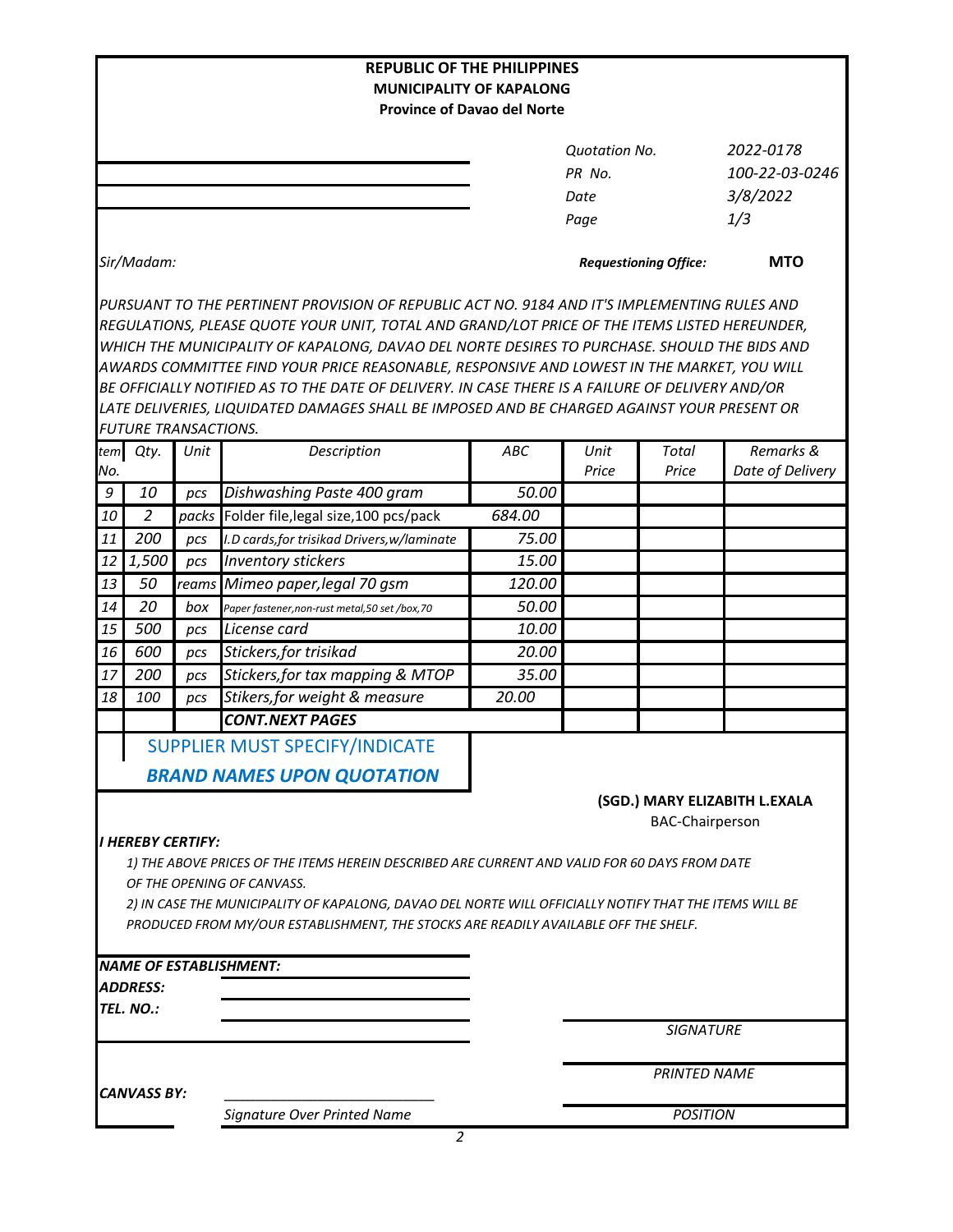|                    |                                                                                                        |      |                                                                                                  | <b>REPUBLIC OF THE PHILIPPINES</b>                                    |               |                              |                               |  |  |
|--------------------|--------------------------------------------------------------------------------------------------------|------|--------------------------------------------------------------------------------------------------|-----------------------------------------------------------------------|---------------|------------------------------|-------------------------------|--|--|
|                    |                                                                                                        |      |                                                                                                  | <b>MUNICIPALITY OF KAPALONG</b><br><b>Province of Davao del Norte</b> |               |                              |                               |  |  |
|                    |                                                                                                        |      |                                                                                                  |                                                                       |               |                              |                               |  |  |
|                    |                                                                                                        |      |                                                                                                  |                                                                       | Quotation No. |                              | 2022-0178                     |  |  |
|                    |                                                                                                        |      |                                                                                                  |                                                                       | PR No.        |                              | 100-22-03-0246                |  |  |
|                    |                                                                                                        |      |                                                                                                  |                                                                       | Date          |                              | 3/8/2022                      |  |  |
|                    |                                                                                                        |      |                                                                                                  |                                                                       | Page          |                              | 1/3                           |  |  |
|                    | Sir/Madam:                                                                                             |      |                                                                                                  |                                                                       |               | <b>Requestioning Office:</b> | <b>MTO</b>                    |  |  |
|                    |                                                                                                        |      | PURSUANT TO THE PERTINENT PROVISION OF REPUBLIC ACT NO. 9184 AND IT'S IMPLEMENTING RULES AND     |                                                                       |               |                              |                               |  |  |
|                    |                                                                                                        |      | REGULATIONS, PLEASE QUOTE YOUR UNIT, TOTAL AND GRAND/LOT PRICE OF THE ITEMS LISTED HEREUNDER,    |                                                                       |               |                              |                               |  |  |
|                    |                                                                                                        |      | WHICH THE MUNICIPALITY OF KAPALONG, DAVAO DEL NORTE DESIRES TO PURCHASE. SHOULD THE BIDS AND     |                                                                       |               |                              |                               |  |  |
|                    |                                                                                                        |      | AWARDS COMMITTEE FIND YOUR PRICE REASONABLE, RESPONSIVE AND LOWEST IN THE MARKET, YOU WILL       |                                                                       |               |                              |                               |  |  |
|                    |                                                                                                        |      | BE OFFICIALLY NOTIFIED AS TO THE DATE OF DELIVERY. IN CASE THERE IS A FAILURE OF DELIVERY AND/OR |                                                                       |               |                              |                               |  |  |
|                    | <b>FUTURE TRANSACTIONS.</b>                                                                            |      | LATE DELIVERIES, LIQUIDATED DAMAGES SHALL BE IMPOSED AND BE CHARGED AGAINST YOUR PRESENT OR      |                                                                       |               |                              |                               |  |  |
|                    | tem Qty.                                                                                               | Unit | Description                                                                                      | ABC                                                                   | Unit          | Total                        | Remarks &                     |  |  |
| No.                |                                                                                                        |      |                                                                                                  |                                                                       |               | Price                        | Date of Dilivery              |  |  |
| 19                 | 50                                                                                                     |      | boxes Staple wire No.35                                                                          | 51.00                                                                 |               |                              |                               |  |  |
| 20                 | 25                                                                                                     |      | boxes Rubber band                                                                                | 30.00                                                                 |               |                              |                               |  |  |
| 21                 | $1,000$ pcs                                                                                            |      | <b>RPTAR ledger</b>                                                                              | 17.00                                                                 |               |                              |                               |  |  |
|                    |                                                                                                        |      |                                                                                                  |                                                                       |               |                              |                               |  |  |
|                    |                                                                                                        |      |                                                                                                  |                                                                       |               |                              |                               |  |  |
|                    |                                                                                                        |      |                                                                                                  |                                                                       |               |                              |                               |  |  |
|                    |                                                                                                        |      |                                                                                                  |                                                                       |               |                              |                               |  |  |
|                    |                                                                                                        |      |                                                                                                  |                                                                       |               |                              |                               |  |  |
|                    |                                                                                                        |      |                                                                                                  |                                                                       |               |                              |                               |  |  |
|                    |                                                                                                        |      |                                                                                                  |                                                                       |               |                              |                               |  |  |
|                    |                                                                                                        |      | TOTAL APPROVED BUDGET CONTRACT                                                                   | 171,412.00                                                            |               |                              |                               |  |  |
|                    |                                                                                                        |      | <b>SUPPLIERS MUST SPECIFY/INDICATE</b>                                                           |                                                                       |               |                              |                               |  |  |
|                    |                                                                                                        |      | <b>BRAND NAMES UPON QUOTATION</b>                                                                |                                                                       |               |                              |                               |  |  |
|                    |                                                                                                        |      |                                                                                                  |                                                                       |               |                              | (SGD.) MARY ELIZABETH L.EXALA |  |  |
|                    |                                                                                                        |      |                                                                                                  |                                                                       |               | <b>BAC-Chairperson</b>       |                               |  |  |
|                    | <b>I HEREBY CERTIFY:</b>                                                                               |      |                                                                                                  |                                                                       |               |                              |                               |  |  |
|                    |                                                                                                        |      | 1) THE ABOVE PRICES OF THE ITEMS HEREIN DESCRIBED ARE CURRENT AND VALID FOR 60 DAYS FROM DATE    |                                                                       |               |                              |                               |  |  |
|                    |                                                                                                        |      | OF THE OPENING OF CANVASS.                                                                       |                                                                       |               |                              |                               |  |  |
|                    | 2) IN CASE THE MUNICIPALITY OF KAPALONG, DAVAO DEL NORTE WILL OFFICIALLY NOTIFY THAT THE ITEMS WILL BE |      |                                                                                                  |                                                                       |               |                              |                               |  |  |
|                    |                                                                                                        |      | PRODUCED FROM MY/OUR ESTABLISHMENT, THE STOCKS ARE READILY AVAILABLE OFF THE SHELF.              |                                                                       |               |                              |                               |  |  |
|                    |                                                                                                        |      | <b>NAME OF ESTABLISHMENT:</b>                                                                    |                                                                       |               |                              |                               |  |  |
|                    | ADDRESS:                                                                                               |      |                                                                                                  |                                                                       |               |                              |                               |  |  |
|                    | TEL. NO.:                                                                                              |      |                                                                                                  |                                                                       |               |                              |                               |  |  |
|                    |                                                                                                        |      |                                                                                                  |                                                                       |               | <b>SIGNATURE</b>             |                               |  |  |
|                    |                                                                                                        |      |                                                                                                  |                                                                       |               |                              |                               |  |  |
|                    |                                                                                                        |      |                                                                                                  | <b>PRINTED NAME</b>                                                   |               |                              |                               |  |  |
| <b>CANVASS BY:</b> |                                                                                                        |      |                                                                                                  |                                                                       |               |                              |                               |  |  |
|                    |                                                                                                        |      | Signature Over Printed Name                                                                      |                                                                       |               | <b>POSITION</b>              |                               |  |  |
|                    |                                                                                                        |      | 3                                                                                                |                                                                       |               |                              |                               |  |  |